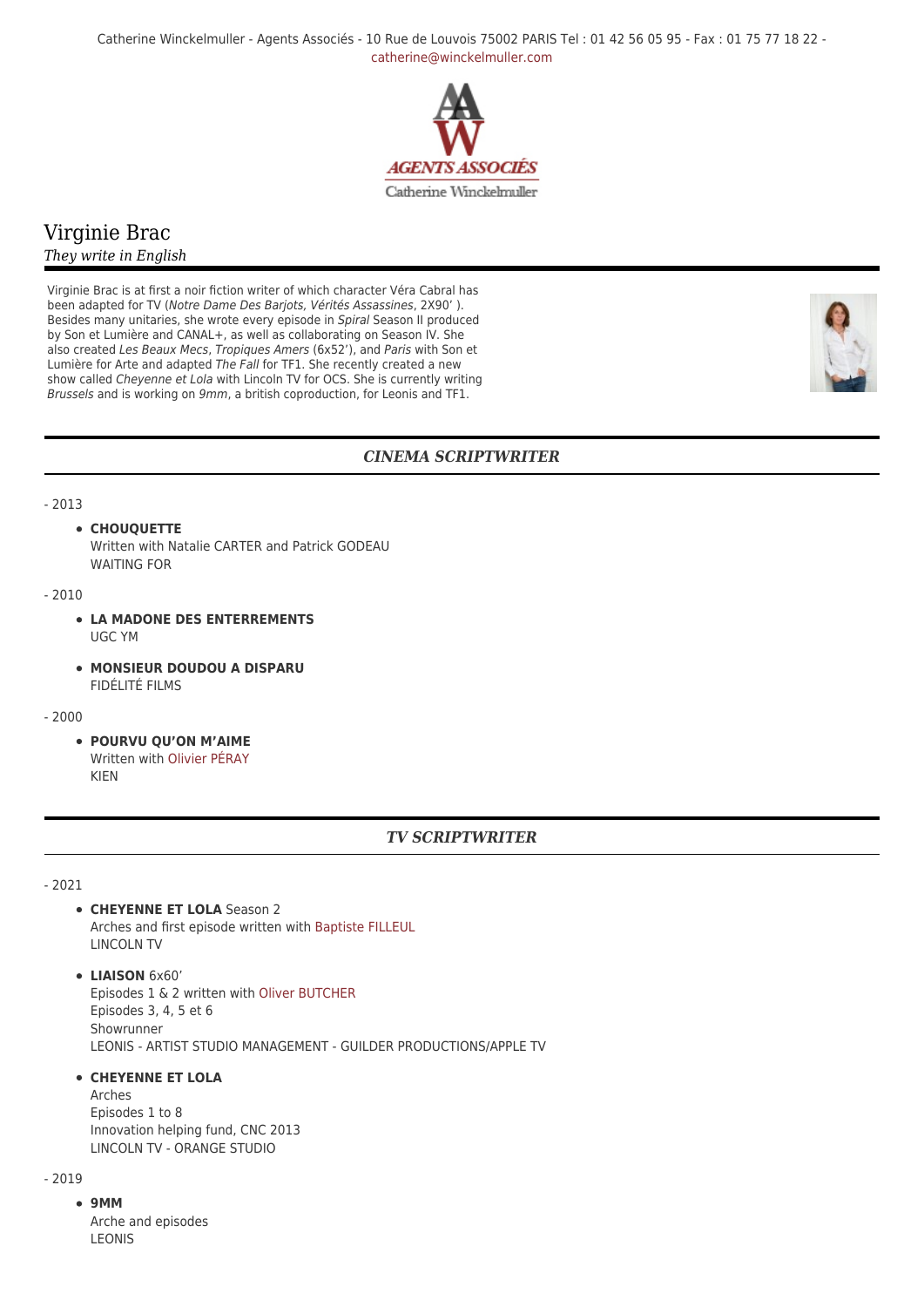- 2018

#### **MORTEL** Arche

MANDARIN TV - NETFLIX

**CHEYENNE ET LOLA** 6x52' Arche and Episodes 1 to 8 LINCOLN TV - ORANGE STUDIOS

- 2017

- **FEMMES FLICS** (Option) Written with Thierry DEPAMBOUR LINCOLN TV
- **LE CLAN**

Proposition GAUMONT TÉLÉVISION

**COMTESSES** Arche written with [Ludovic ABGRALL](https://www.winckelmuller.com/Article105) ELEPHANT STORY - FRANCE 2

 $-2016$ 

- **DOMMAGES COLLATÉRAUX** (Option) Written with David AKERMANN LINCOLN TV
- **CITY OF LIGHT** 52' Proposition and episode 1 written with Matthew NEWMAN GAUMONT TV
- **LA VIE EN ROSE** Bible and episodes 1 & 2 MOTHER PRODUCTION

#### - 2015

- **MIDNIGHT SUN** 8x52' Dialogues in french ATLANTIQUE PRODUCTIONS - CANAL +
- **INSOUPÇONNABLE** 10x52' Remake from the TV serie created and written by Alan CUBITT Directed by Fred GARSON LÉONIS PRODUCTIONS - TF1

- 2014

#### **CANNABIS** 6x52'

Episodes 1, 3 & 5 with Hamid HLIOUA et [Clara BOURREAU](https://www.winckelmuller.com/Bourreau.html) Directed by Lucie BORLETEAU TABO TABO FILMS - ARTE

### - 2012

**PARIS** 6x52' Directed by Gilles BANNIER TV Fiction Festival, La Rochelle (2014) SON ET LUMIÈRE - ARTE

#### - 2010

**SPIRAL IV** 11x52' Dialogues SON ET LUMIÈRE - CANAL +

### - 2008-2009

**TONY'S REVENGE** 8 x 52'

Written with [Eric DE BARAHIR](https://www.winckelmuller.com/De-Barahir.html) Directed by Gilles BANNIER Fipa (2011), Best TV serie prize, Luchon TV Festival (2011) Selected @ Festival TV de Monte Carlo (2011), Prix Italia et Prix du Jury Etudiant (2011) Best French TV serie prize, Festival du Polar de Cognac - 2011) FIDÉLITÉ TV - FRANCE 2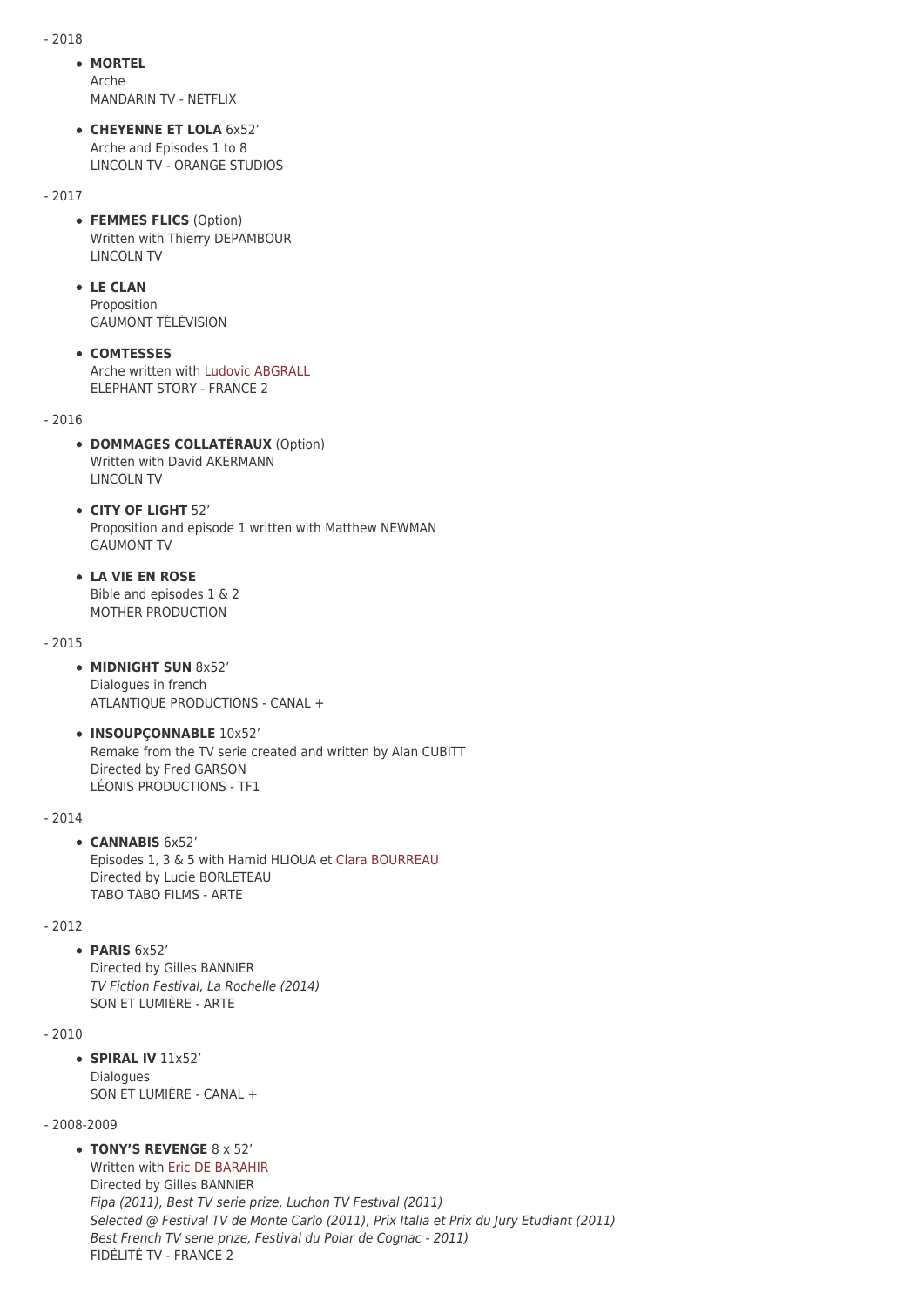- 2006
	- **SPIRAL II** 8x52' Written with [Eric DE BARAHIR](https://www.winckelmuller.com/De-Barahir.html) SON ET LUMIÈRE - CANAL +
- 2005-2006
	- **INSANITY** 2X90' Episode : Vérités Assassines Based on her own novel Directed by Arnaud SELIGNAC EGO PRODUCTIONS - FRANCE 2

#### - 2004

- **LES CAMARADES** 3x90' Directed by François LUCIANI KIEN PRODUCTIONS - FRANCE 2
- **BITTER TROPICS** 6X52' LIZLAND FILMS

- 2003

## **INSANITY**

Episode : Véra Cabral E ET ASSOCIES

### **L'HOMME QUI VENAIT D'AILLEURS** 90'

Directed by François LUCIANI KIEN - FR2

Public Prize, Best female supporting role for Laure Marsac, Festival de Luchon 2004 et selected for Europa prize 2004.

### - 2002

### **CEUX QU'ON ATTENDAIT** 90'

Script and dialogues KIEN - FR2

#### - 2001

**L'ADIEU** 2X90' Script and dialogues Directed by François LUCIANI KIEN - FR2

#### - 2000

- **PSY D'URGENCE** 6X52' Adaptation and dialogues Directed by Edwin BAILLY DUNE - M6
- **THE SCHOOL TEACHER** 90' Episode : Carnet de Voyages HAMSTER - FR2

## - 1998

**SAUVETAGE 6X52'** Adaptation Directed by Igaak NIDDAMX ALYA - FR2

#### - 1997/1996

### **MAIGRET** 90'

Episode : L'Improbable Monsieur Owen Script and dialogues Directed by Paul KORALNIC DUNE - FR2

#### - 1995

**UNE FEMME DANS LA TOURMENTE**

Script and dialogues Directed by Serge MOATTI GAUMONT TV - TF1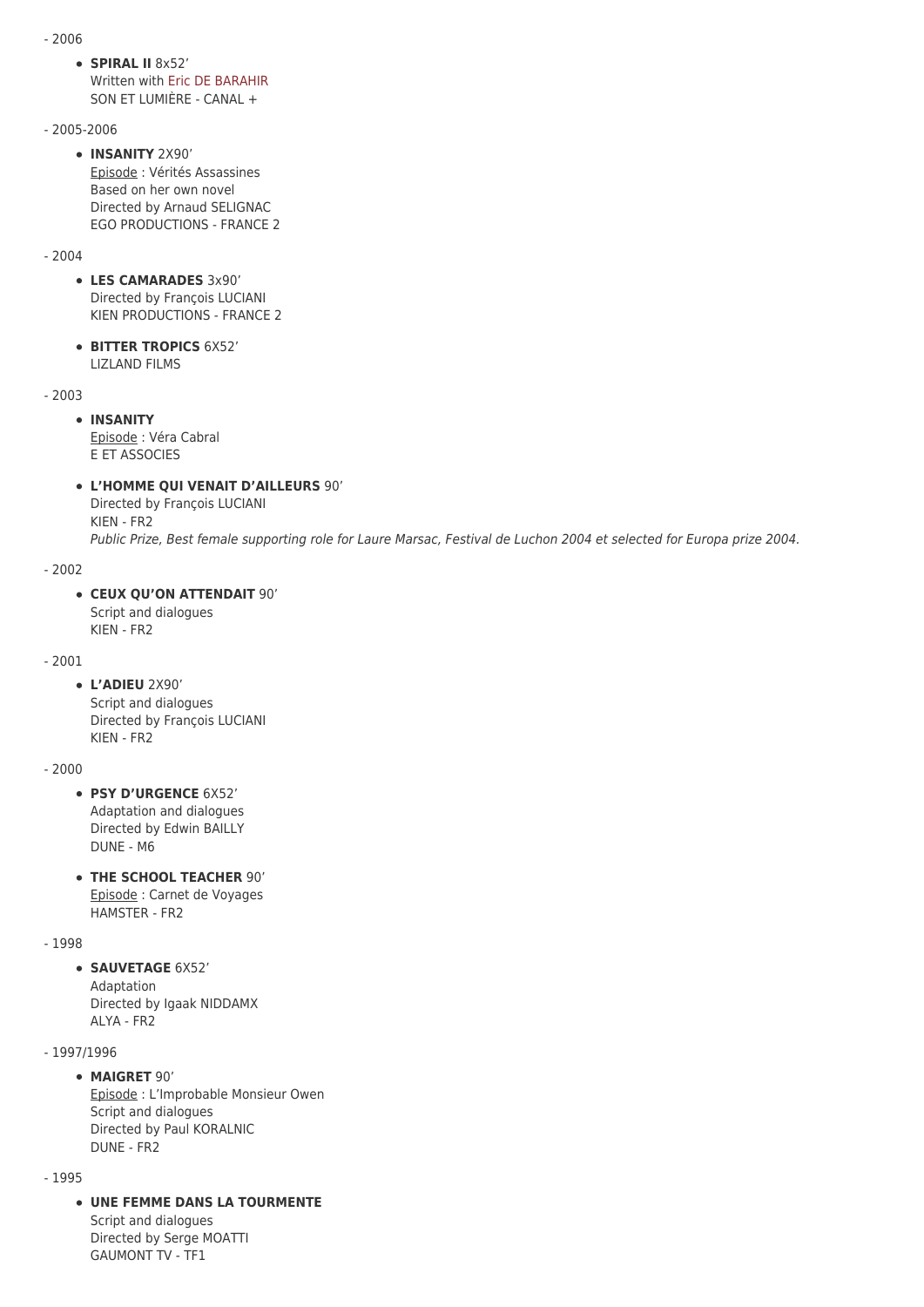- 1994
	- **DANSE AVEC LA VIE** 90' Script and dialogues Directed by Michel FAVART GAUMONT TV - FR3 - M6 Childhood Foundation prize , 1995

#### - 1993

**LE SQUATTER** 15' Directed by Michko NETCHAK

#### - 1992

**EMBRASSE MOI VITE** 90' Directed by Gérard MARX GAUMONT TV - FR2 - CANAL+

## *NOVELIST*

### - 2004

### **• DOUBLE PEINE**

Editions Fleuve Noir Grand Prix de la littérature policière 2004 Coeur Noir prize of Production's reader, Saint Quentin book Festival 2005 Rights sold in Germany (Rowohlt Verlag)

#### - 2002

#### **INSANITY**

Editions Fleuve noir Rights sold in Germany (Rowohlt Verlag)

#### - 2000

#### **BITTER TROPICS**

Editions Fleuve Noir Rights sold fin Netherlands and Japan.

#### - 1997

**CŒUR CAILLOU**

Editions Fleuve Noir

#### - 1992

### **BIENVENUE CHEZ LES NASEBROCKS**

Editions Syros

### - 1991

#### **VENUS IM EXIL**

Frauenverlag, Vienne

#### - 1986

**• MISS MONDE CHEZ LES ANGES** Editions du Seuil

#### - 1984

## **MORT D'UN FAUVE**

Editions Fleuve Noir

- 1982

**SOURIRE KABYLE** Editions Fleuve Noir

- 1993